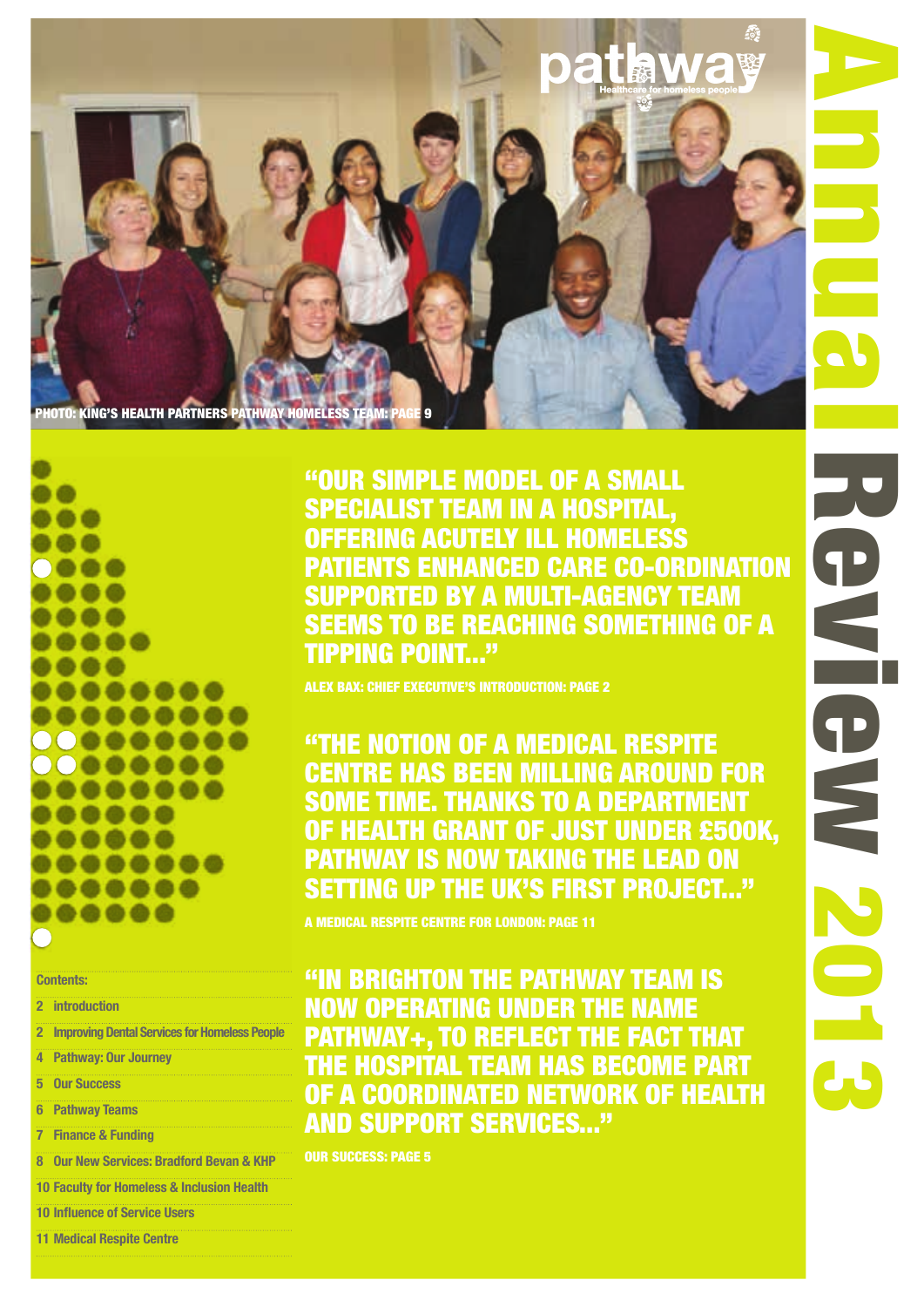## INTRODUCTION

#### **In South London we have launched our biggest team yet, under the umbrella of Kings Health Partners, and working with homeless patients in Guys and St Thomas' and Kings College Hospitals.**

In the autumn we were delighted the Department of Health approved our bid for seedcorn funding for medical respite provision (see page 11).

On the research front we have pioneered new work looking at homeless peoples' access to restorative dentistry (see feature right) and spent much time supporting our research colleagues on the analysis of the results of our randomized controlled trial of the core Pathway service, which are due for publication during 2014. Stan Burridge, our service user research worker appeared in print in January 2014, as co-author to an academic paper on the health status of hostel dwellers in London.

The work of the Faculty for Homeless and Inclusion Health has also grown too. We supported the Faculty in hosting its first international symposium in London in February 2013. I was moved by the passion and commitment of so many of the delegates who attended. As we were packing up a colleague from Liverpool grabbed me to say it was the best conference he had ever been to. I'm aware of a couple of wholly new services launched this year from inspiration the conference generated. The input of Dr Jim O'Connell and Dr Jim Withers from the US was particularly powerful.

We have supported the Faculty to revise its Service Standards, and work is starting on the development of qualifications in inclusion health, thanks to some additional funding support from the Department of Health. We are also building a strong working relationship with colleagues at NHS England, who we hope will help make sure the NHS never loses sight of the health needs of the most excluded in our society.

To conclude I must thank all our funders, our many partners across the health services, and our many colleagues and supporters in the homelessness sector, and of course our own team of staff. Pathway and the Faculty are both collective endeavours, drawing together knowledge, skills and experience to change our health services for the better. Without colleagues' willingness to share and collaborate we would never have made the progress I am able to report. At the end of last year's conference delegates committed themselves together never to give up on our patients, and never to give up on trying to change the system for the better.

**WEBSITE: http://www.pathway.org.uk** 

Alex Bax

Chief Executive

## Improving dental services for homeless people

**During the past year Pathway has led research to explore homeless people's need for and experience of dental care, which we believe to be the first of its kind in England. The initiative was funded by the London Housing Foundation with support from Inclusion Health, and was delivered with world specialists Eastman Dental Hospital (EDH). At the heart of our approach was peer-led research and peer advocacy, with support from Groundswell's Homeless Health Peer Advocates.** 

Arrangements for access to NHS dental care can appear complex and variable, and many homeless people face the double disadvantage of being at risk of serious dental problems and facing considerable barriers in accessing healthcare. Against this background, we set out to explore with homeless people and service providers:

- practical or attitudinal barriers to accessing dental treatment
- the potential difference treatment and restorative dentistry could make to recovery and life chances
- ways in which access to dentistry could be improved.

#### **What we did**

This exploratory research gathered the views of over 160 currently and previously homeless people about their dental health needs and the impact of dental problems on their well-being. Our Peer Research Lead completed surveys with 158 people accessing homeless services in London in May 2013. The table below records the housing status of the respondents and their current access to dentistry. Most (89%) were 26 to 60 years of age, 17% were female, and 56% were UK-born. The surveys used standardised screening tools where available and asked questions about dental problems, their impact on health and well-being, and any experience of dental care.

We worked with Groundswell to support 14 people to participate in action research during which each was supported by a peer to complete detailed needs assessments and attend a comprehensive clinical assessment by a Specialist Registrar at EDH. Each participant was provided with advice on oral hygiene and self-

## **Access to dental services related to housing: % accepted for registration, not accepted or did not try**

#### **Rough sleepers**

 $\ddot{\bm{\theta}}$ 3**33% accepted 22% not accepted 45% did not try**

#### **Hostel Dwellers**



#### 4**44% accepted 41% not accepted 15% did not try**

#### **Temporary Accommodation**



## **Independently Housed**<br>**77% accepted** 0% no



8**77% accepted 0% not accepted 23% did not try**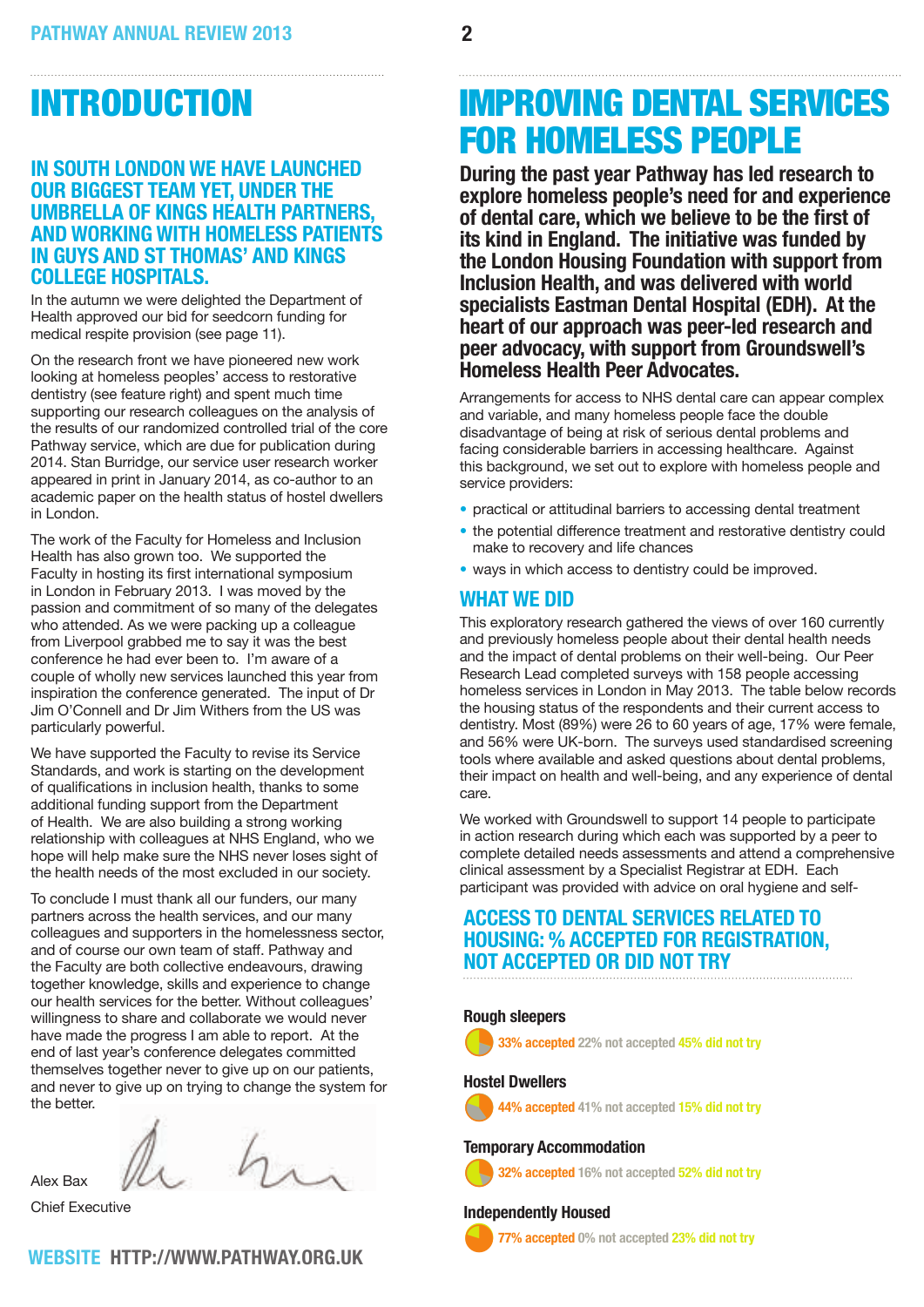#### **3 pathway ANNUAL REVIEW 2013**







**Barriers encountered by the 23 people who were unable to register for dental services:**

> **language barries**







care and a detailed breakdown of the treatment required to restore oral health. Since then, we hosted a focus group to discuss their experience and identify ways to support those who wanted to be treated by mainstream dental providers. Six people accepted peer support to facilitate their progress through treatment and three others are accessing treatment independently, having had their confidence boosted by their contact with EDH. We are using brief surveys to capture individuals' experience of treatment and ideas about what might help other homeless people to access dentistry.

We are also seeking views from staff and volunteers in a range of homeless services, GPs and nurses working with homeless patients, and dentists in community or hospital settings. This work is generating ideas for next steps to improve accessibility of services and raise awareness of the benefits of getting help and how to do so.

#### **What we have learned so far**

Our work highlights the costs to both individuals and health services of inadequate access to dental advice, preventative care, and timely treatment. Participants told us how their dental problems impact on their diet and nutrition, emotional wellbeing, social interaction and confidence - all of which in turn have implications for recovery – and more than one in three told us their dental problems impact on their 'general satisfaction with life'. On the positive side, the research demonstrates that, once in contact with good services, the experience of homeless people is more often good than bad, and many remain in contact with services once registered.

Both the clinical assessments and surveys **WHAT NEXT?** demonstrated high levels of dental problems with more than one-third of participants reporting dental pain, four in ten bleeding gums, and one in five several lost teeth. EDH diagnosed 57 oral health conditions, requiring 187 'treatment items' from smoking cessation to scaling, fillings, extractions and more complex procedures such as bridges or dentures at an estimated cost of £56,000 excluding clinician time.

Dental anxiety and previous experience of poor treatment were significant deterrents to seeking regular dental care, although most people said they were generally able to access treatment in an emergency. Over half of respondents said NHS treatment is hard to find and only 44% were registered with dentists. However, it is encouraging to note that the majority of them said it had been easy to register (69%) and their experience of contact with dentists had been good or excellent (84%). Of the 84 people who were not registered, 73% had not tried to do so having been discouraged by previous bad experience, worries about entitlement or being turned away, or the need to deal with more pressing health or social problems. Many of the people who had failed to get registered encountered barriers from dental practices, with over half being told practice lists were full, they were not entitled to register, or they could not register because they had no fixed abode or were out of the catchment area. Some of this reported experience is at odds with national policy.

**could not afford NHS charges**

> Our continuing contact with individuals and service providers is enabling us to find out more about the challenges homeless people face in accessing treatment, lack of awareness about entitlement to dental care, inaccurate information about what to expect in the way of restorative treatment, and low expectations among homeless people and services about what can be achieved through good dental care. However, we also continue to hear some good news, on which we will build future action, including treatment compliance when supported by a trusted staff member or peer, some positive experience of care, and powerful stories about the impact getting help with long-standing dental problems is having for individuals with previously poor experience. We aim to complete this project by mid-2014 and will use results to influence commissioners and service providers, and work with homeless people to raise awareness of how to get dental care and the benefits of doing so.

Further details can be found on Pathway's website: www.pathway.org.uk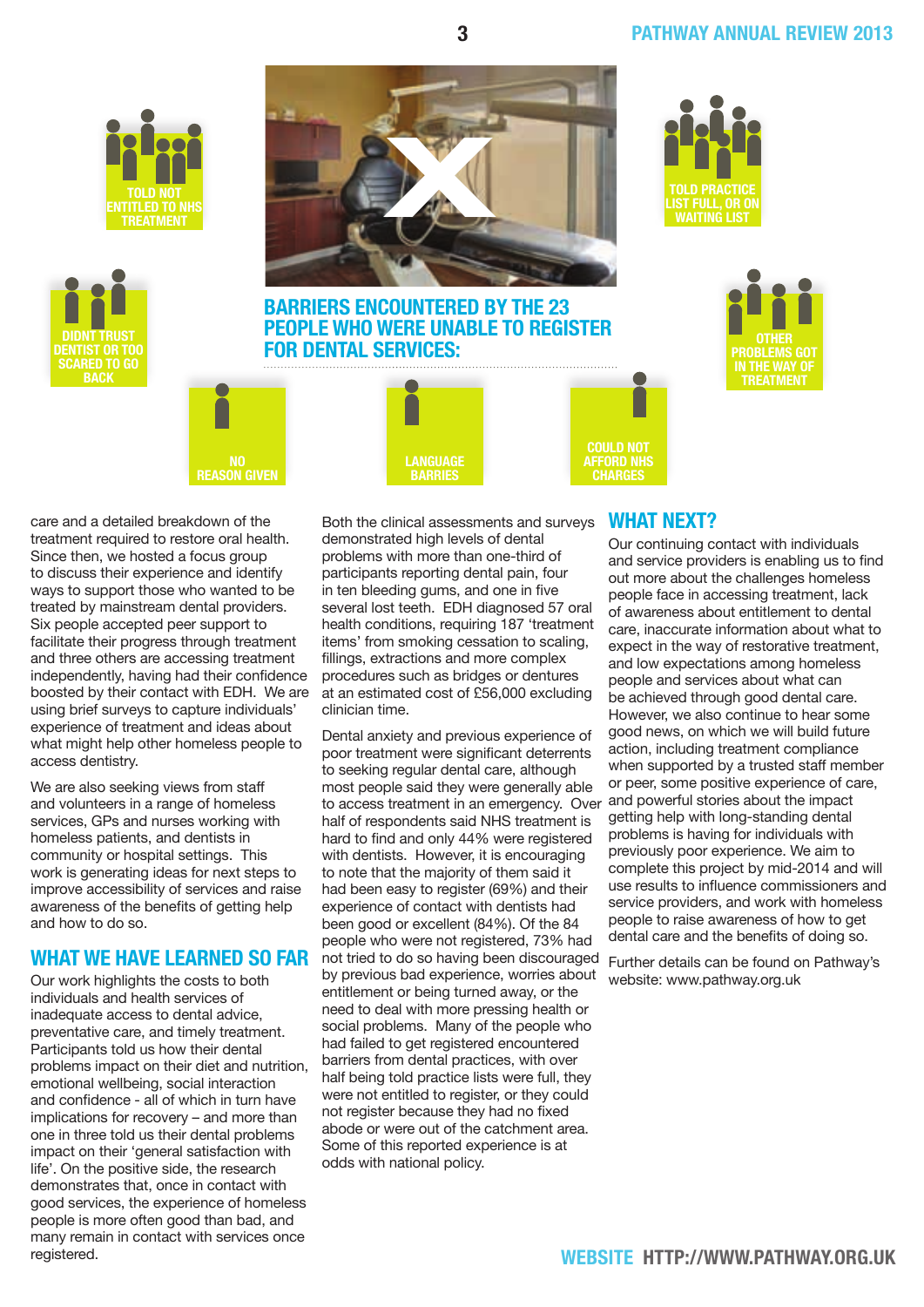#### **The Hospital Pathway...**

**A Pathway hospital team is led by a specialist homelessness GP who is supported by a specialist homeless health nurse practitioner and a Pathway Care Navigator.** 

#### **1 Think Homelessness!**

Check housing status for all patients on admission. If homeless, in a hostel or in temporary or insecure housing, refer to the Pathway team.

#### **2 Homeless Team Coordinates Care**

The Pathway homeless health nurse practitioner needs-assesses patients and then works with the patient to create their individual Homeless Care Plan.

#### **3 Care Plan Meeting**

Following weekly homeless paper ward rounds, the Pathway team works with complex needs cases to create and manage a multi-agency care plan, including possible referral for respite centre assessment.

#### **4 Community Support**

Care Navigators work with the patient to plan community support, including taking the patient to a new placement or housing option and afterwards handing care over to community teams.

#### **5 Medical Respite**

Patients who might benefit from additional convalescent, recuperative care are discharged from hospital to Pathway Medical Respite Centres.

#### **6 Housing First**

After stabilisation at a Medical Respite Centre, patients move into independent or supported housing with continued access to clinicallyled, multi-agency support and the range of community services.

#### **7 Independence !**

The Care Navigator service puts patients in touch with follow-on services.

#### **The seeds of the Pathway approach were sown when Professor Aidan Halligan was asked to investigate the death of a homeless man on the steps of a hospital's A&E department.**

His research into homeless healthcare led him to Dr Nigel Hewett and Nurse Trudy Boyce. Working together at University College London Hospitals (UCLH), the pioneering trio reviewed the experiences of homeless patients admitted to hospital, recorded the outcomes of that care and saw a glaring disparity between the care that was available and the care that was needed.

Right now, Pathway hospital teams are working with the people that have reached a crisis point – an emergency hospital admission.

Many factors, including poverty, migration, low education, poor mental health, having been in care or prison, unemployment and addiction combine to increase any individual's chances of being homeless. We know that our Pathway hospital teams are effective because of decreasing numbers of readmissions and shorter lengths of stay.

In November 2012, we won the Health Service Journal Award for best Patient Centred Care project. The judges said that Pathway had "demonstrated how to make a real different to an often forgotten group of people." And in May 2013 we were runners up in the GSK Impact Awards 2013. As proud as those awards make us, it also makes us even more determined to increase the strength and breadth of the positive change we can make, both within the NHS and more broadly. To do that, it means Pathway must find ways to work with people at an earlier stage in their life to try to prevent them from reaching the crisis point. We will continue shining a light on social inequality and its health consequences, and where possible provide insights and solutions into future prevention.

#### **STEP 2 Needs Assessment Commissioned**

We are commissioned to work with Hospitals, regional and local care providers to quantify needs, consider resources and agree priorities... (We think any hospital with 200 or more homeless or 'trimorbid' admissions per annum could benefit from the Pathway approach).



#### **STEP 1 Discussionswith Hospital Trusts**

We open preliminary discussions with Hospital trusts, PCT's and regional authorities to consider possibilities.

#### **The process...**

**The process from opening initial developing a needs assessment, through to recruiting and training a team and eventually establishing a fully operational team in a hospital setting takes between one and two years.** 

#### **STEP 3 Team Recruitment & Training**

Pathway teams are NHS staff. We work with the Hospital Trusts to recruit, train and support a local hospitalbased Pathway team who will work with the most vulnerable and sometimes challenging patients.

# **STEP 4 Fully Operational**

**Pathway Teams**

We launch the fully operational team in the Hospital and provide ongoing monitoring and support.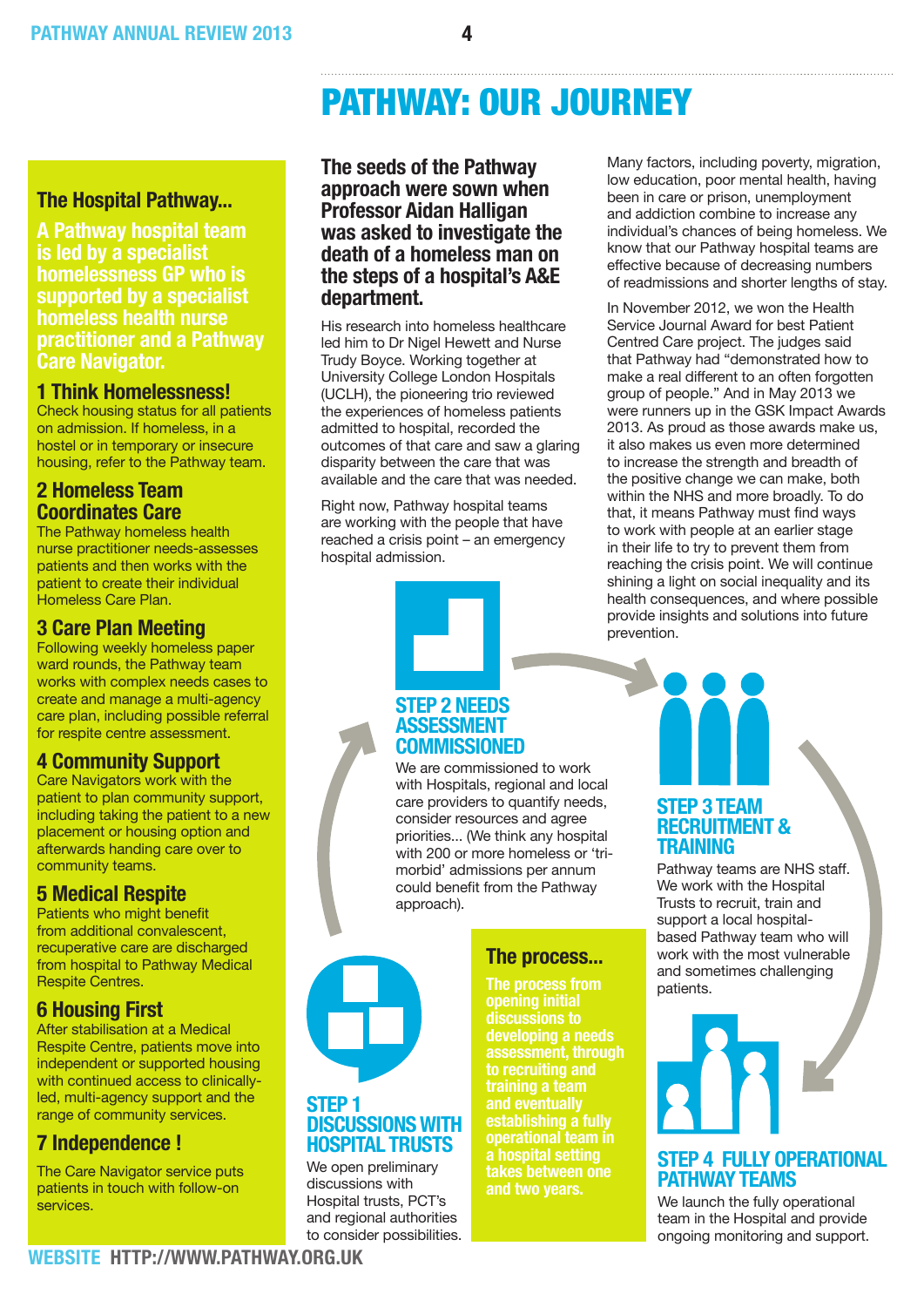## Our Success

**We set up Pathway because we were sure that working compassionately and holistically could provide better healthcare services, experiences and outcomes for homeless people than anything that had been done previously. If homeless people were given the time and support they needed to heal and manage some of their physical problems, even after discharge from the hospital, we conjectured that they would be less likely to be re-admitted in the future for additional emergency care. If that proved to be the case, the NHS would save time and money by providing a more effective and efficient service.**

**In our fourth year of running Pathway, we are proud and excited to see how many clinicians and NHS Trusts are embracing the Pathway model and who are keen to work with us.** 

**During 2013, Pathway has consolidated further its first service at UCLH, and at the Royal London and Brighton and Sussex whilst anticipating the results of the randomized controlled trial. New Pathway led services have been initiated and implemented in Bradford and in the Kings Health Partners hospitals – Kings, Guys and St Thomas'. The pilot at the Royal Free is being refocussed and will resume during 2014 and a pilot is being initiated at the North Middlesex hospital.** 

**Pathway-lite services have been introduced in Manchester and Leeds – and although not led by a core Pathway team, their staff are following the Pathway model, are part of the Pathway network and are supported by the core Pathway team. Discussions are ongoing with the South London and the Maudsley about how to fund the introduction of the service into their hospitals, and with several other potential partners across London and England.**

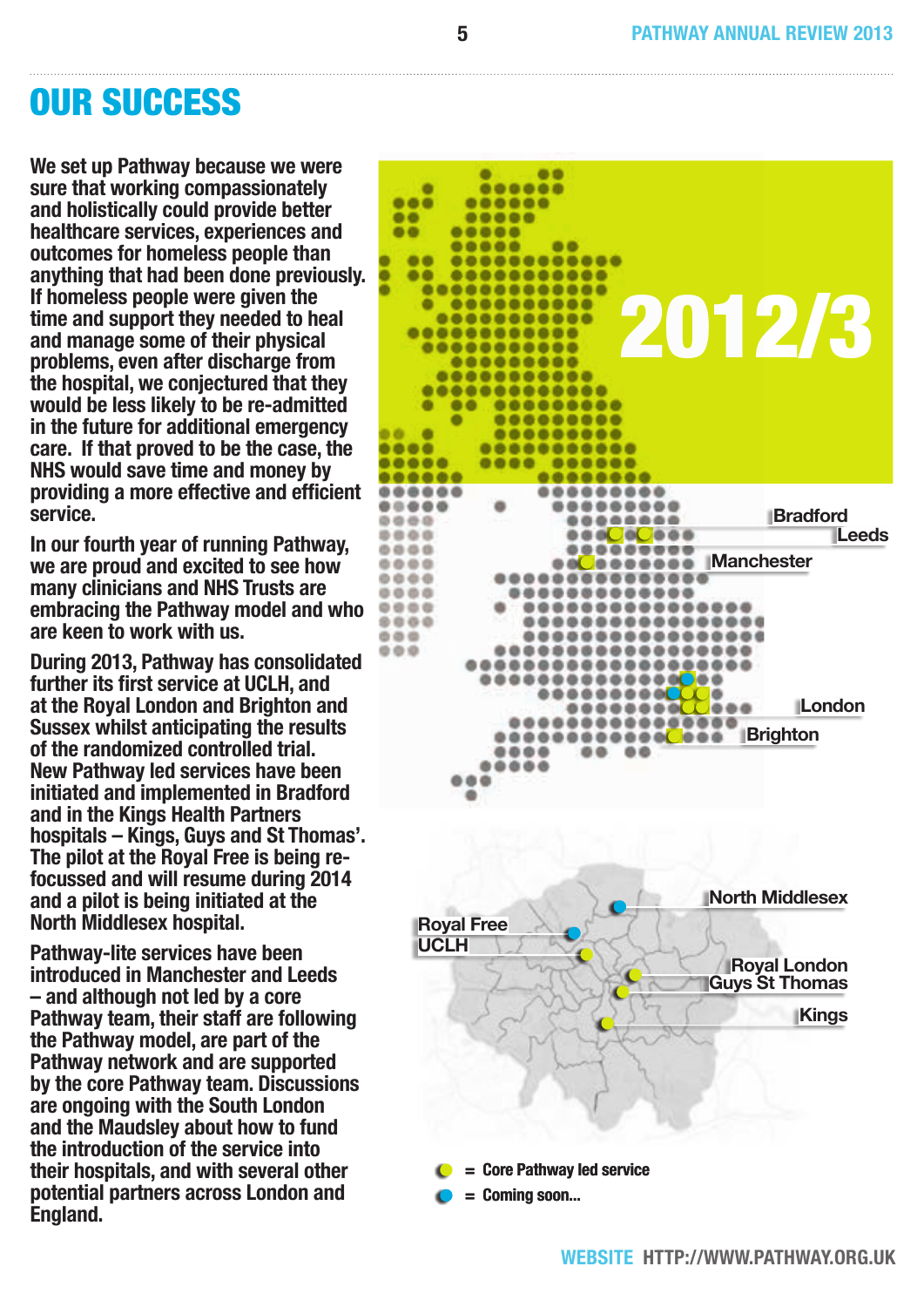## pathway teams around the UK

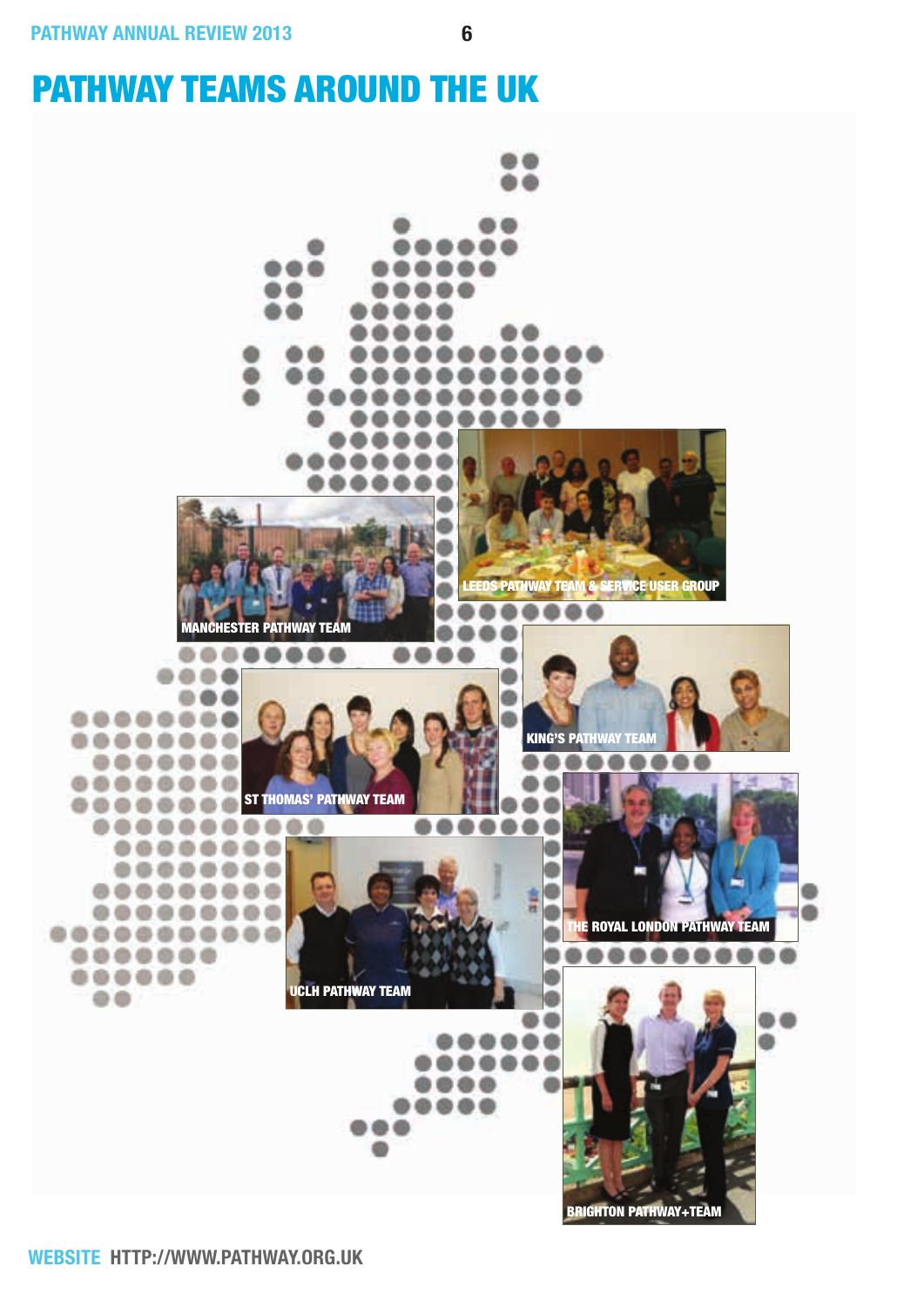## FINANCE AND FUNDING

#### **Summary accounts information for 2011-12 and 2012-13 (actual) and 2013-14 (budgeted)**

| <b>Expenditure</b>                                     | $2011 - 12$ | 2012-13  | 2013-14    |  |
|--------------------------------------------------------|-------------|----------|------------|--|
|                                                        | (Actual)    | (Actual) | (budgeted) |  |
|                                                        | £           | £        | £          |  |
| Pay                                                    | 199,097     | 315,583  | 364,000    |  |
| <b>Consultants incl. GP locums</b>                     | 55,963      | 221,194  | 665,906    |  |
| <b>Travel &amp; subsistence</b>                        | 5,829       | 3,509    | 13,800     |  |
| <b>Printing</b>                                        | 1,986       | 9,062    | 11,500     |  |
| <b>Patients Dignity Fund</b>                           | 2,158       | 2,311    | 21,000     |  |
| <b>Catering and room hire</b>                          | 1,067       | 2,690    | 4,000      |  |
| <b>Professional fees</b>                               | 314         | 4,800    | 7,000      |  |
| <b>Telephones and stationery</b>                       | 1,443       | 1,517    | 3,180      |  |
| <b>Staff training</b>                                  | 2,326       | 1,612    | 11,750     |  |
| <b>Conferences and consultation events</b>             |             | 18,547   | 23,200     |  |
| <b>Marketing incl. website</b>                         |             | 7,215    | 5,000      |  |
| <b>Uniforms</b>                                        |             | 313      | 1,500      |  |
| Insurance                                              |             | 3,570    | 4,000      |  |
| <b>Fundraising</b>                                     |             | 120      |            |  |
| <b>Building related costs - Medical Respite Centre</b> |             | 1,975    | 184,100    |  |
| Office rental costs                                    |             |          | 10,000     |  |
| <b>Recruitment costs</b>                               |             |          | 2,000      |  |
| <b>Computer upgrades</b>                               |             |          | 2,500      |  |
|                                                        |             |          |            |  |

| <b>Income</b>                | $2011 - 12$ | 2012-13  | 2013-14    |  |
|------------------------------|-------------|----------|------------|--|
|                              | (Actual)    | (Actual) | (budgeted) |  |
|                              | £           | £        | £          |  |
| <b>Donations</b>             | 991         | 3,880    | 6,000      |  |
| Grants                       | 225,550     | 766,895  | 926,559    |  |
| <b>Charitable Activities</b> | 46,194      | 95,285   | 171,763    |  |
| <b>Bank interest</b>         | 139         | 502      | 500        |  |
| Use of reserves              |             |          | 229,614    |  |
|                              | 272,874     | 866,562  | 1,334,436  |  |

#### **Pathway works for the advancement of healthcare for and the relief of need of people often excluded from society. This includes, but is not exclusive to, homeless people, alcoholics, drug users and those suffering from mental or physical health problems.**

Our work is of great public and individual benefit, making positive change in the lives of many patients with whom we work. Having proven the effectiveness of the hospital Pathway, we have expanded the model to more hospitals in London and elsewhere in England, and plan to expand to more sites across England in the coming year.

In 2012-13 we secured significant funds to consolidate our services at UCLH, and to expand across London, as well as to run the randomised control trials on two sites – the Royal London and Brighton. Funding was secured to take forward the work of the Faculty of Homeless and Inclusion Health, which is led by Pathway, with its most significant activity in 2013 being the Faculty's first international homeless health conference held in February 2013. We also secured funding for our Care Navigator service and for further work on the Medical Respite Centre concept. For Pathway's Care Navigators, we partnered the London Learning Consortium to create a formal apprenticeship scheme which enables our trainee Care Navigators to study for a

**270,183 594,018 1,334,436**

diploma in Health and Social Care. Work on the Medical Respite Centre concept included looking at specific available buildings to assess their suitability for Pathway's first Medical Respite Centre and to consider the viability of potential operational and funding systems.

2012-13 was a successful year for Pathway with funding totalling £866,562 secured, and associated expenditure of £594,018. This left a balance of £272,544 to be added to the reserves of £37,578 carried forward from 2011-12. We plan to use £229,614 of the reserves to balance the 2013-14 budget. The full published final accounts and the associated Trustees report are available on the Pathway website (www.pathway.org.uk).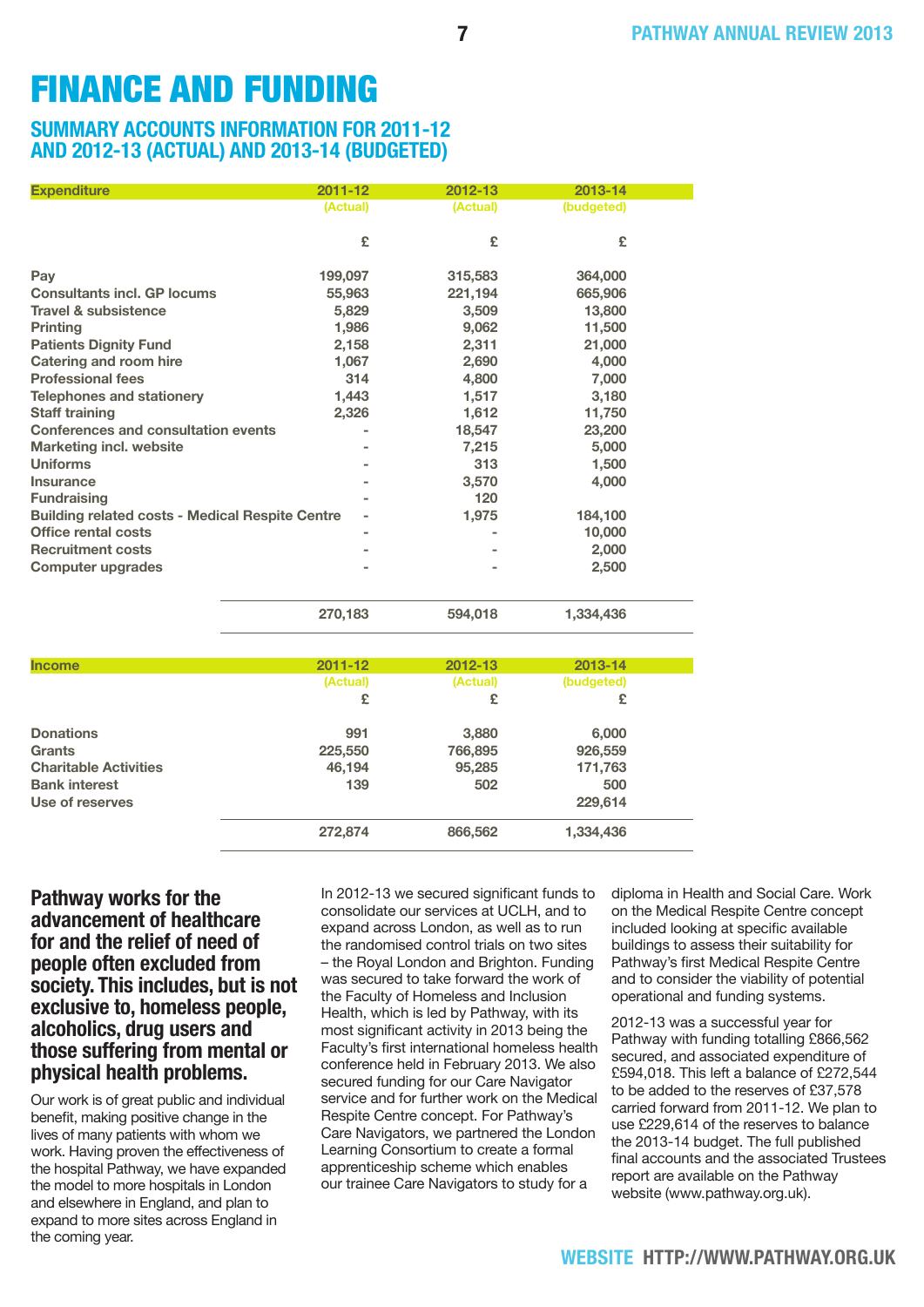#### **Case Study #1**

## The Bradford Bevan Pathway Team

**The Bradford Bevan Pathway Team (BBPT) has been operational in Bradford since mid-November 2013. The team is based in the office of the Discharge Team at Bradford Royal Infirmary, and comprises a GP from Bevan Healthcare, a Nurse seconded by Bradford Teaching Hospitals Foundation Trust and a Senior Housing Worker provided by Horton Housing Association all of whom have a long history of working to meet the needs of homeless people.**

BBPT promoted the service by targeting specific wards and teams within the Bradford Hospitals, they took a proactive approach by actively seeking out potential patients through checking the A&E attendance register. Following the example of the Discharge Team, BBPT has become a visible presence throughout the hospital and thereby actively identifies patients they can work with. This helps wards' staff understand the BBPT's role and how it can benefit them. BBPT now hold regular multi-disciplinary team meetings and taking the advice of London's Pathway Teams ensure a good supply of tea, coffee and biscuits!

During the first nine weeks of the service, 38 patients have been referred to the team and 36 have undergone full Pathway assessments. Two patients were not assessed, because one was taken into police custody and the other was admitted to a mental health facility. Of the remaining 36 patients, 30 were assessed on the day of referral to the team. As the BBPT has become further established in the hospital and because of the positive outcomes achieved, referrals have now started to come from additional wards that were not initially targeted. They've even had a referral for a patient in Wakefield requiring 'repatriation' to Bradford following a stay in the tertiary burns centre. They use their own SystmOne module for their clinical records, which facilitates easy sharing of key information with primary care.

The Pathway Project Board has succeeded in bringing together representatives from primary and secondary care providers, service users, public health, local CCGs and providers of housing and social care from both statutory and non-statutory sectors. The result is a positive forum for discussion of health issues affecting homeless people.

A step-down care facility is now up and running (Bradford Respite Intermediate Care & Support Service - BRICSS) – a scheme run in partnership with Horton Housing Association. It provides 14 units of temporary accommodation to patients leaving hospital who are homeless and not well enough, or unable, to return to their previous housing. It enables continuity of care, with a continued focus on combining the patient's social and health care needs. Already, one of Pathway's patients who moved into BRICSS has subsequently moved into his own independent accommodation.

The Street Medicine Team (BBPT's outreach service) is the third element of the service providing a comprehensive, integrated health and social care service for homeless people in Bradford. It will provide an important service of following up patients where the full Pathway service is not appropriate e.g. those with frequent short A&E attendances. By using simple measures such as looking at how to engage these patients with their own health and by taking healthcare into their own environment, BBPT aim to improve the patients' trust and engagement in services.

So for BBPT it is early days but exciting times. All the services to date have been well received and the team expects to continue to build on this initial success and enthusiasm!



**WEBSITE: http://www.pathway.org.uk**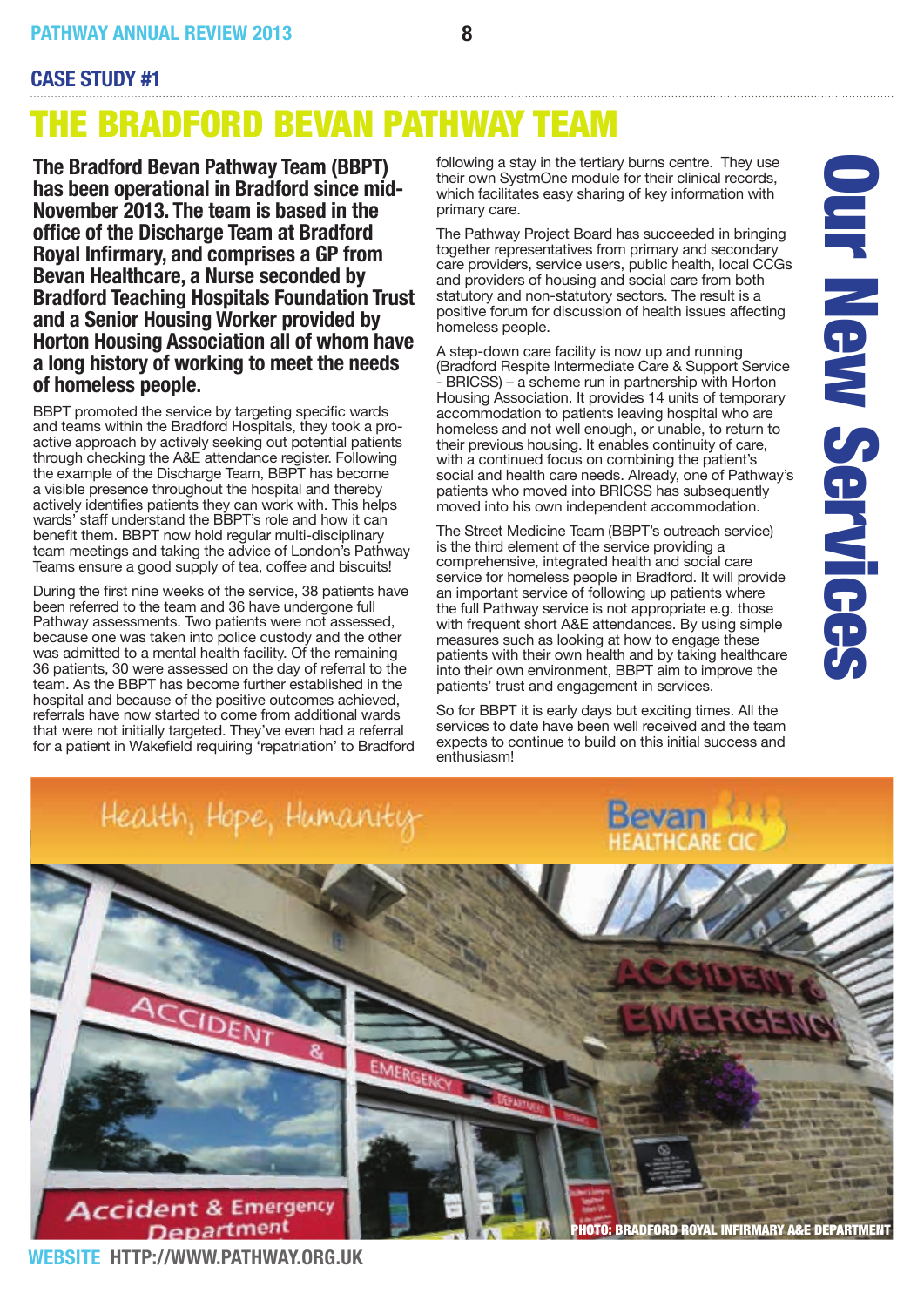#### **Case Study #2**

## Kings Health Partnership Pathway Homeless Team

**Following an invitation in 2012 from the Kings Health Partners (KHP) Board, Dr Nigel Hewett, Pathway's Medical Director worked in partnership with Nurse Practitioner Samantha Dorney-Smith from Guys and St Thomas' NHS Foundation Trust Health Inclusion Team to compile a needs assessment for a homeless service to cover KHP's hospitals – a full copy of their findings is available to download from Pathway's website.**

The results of the needs assessment convinced the Lambeth CCG to fund a pilot Homeless Ward Round for KHP, and following recruitment and training of a multiprofessional and multi-agency team of staff, the service began in St Thomas', Guys and King's College hospitals, with its first patients being seen on 6 January 2014.

The team of 13 staff includes General Practitioners, General Nurses, an Occupational Therapist, a Social Worker, a Psychiatric Nurse, Housing Support Workers and a Project Manager. Their expertise covers: physical health, mental health, substance misuse, criminal justice, housing support and advocacy work. Having strong connections with homeless agencies across Westminster, Lambeth, Southwark and Lewisham they are uniquely placed to meet the complex needs of KHP homeless patients.

#### **Following the proven Pathway model of care, the team aims to:**

- provide interventions, signposting and advice to all homeless patients
- spend time with homeless patients and provide TV cards, clothing and canteen tokens
- provide skilled advocacy for patients after discharge at homeless persons units
- work across primary and secondary care boundaries, ensuring the needs in the community are met e.g. by working with housing services and substance misuse teams, and also to visit patients in their discharge destination to check that their community care needs are being met
- use their existing links with homeless services across Westminster, Lambeth, Southwark and Lewisham to meet client needs
- assist in-patient hospital staff in their attempts to reduce the high rates of self-discharges against medical advice and re-attendances by this client group – this may include working with accommodation providers to resolve problems that may lead to their residents being admitted or re-admitted to hospital
- provide advice about homelessness, homeless health and housing law to staff working in KHP's hospitals.



**Prior to the introduction of this service, two homeless charities: Broadway and The Passage received funding from the Department of Health's Hospital Discharge programme to support homeless hospital discharges in St Thomas' Hospital, and these projects have been fully integrated into the KHP Pathway Homeless Team.**

**We plan to extend the service to include the South London and Maudsley hospitals, and discussions are ongoing with the Trust and commissioners about how to fund the extension.**

**The team links regularly with other Pathway services in London – especially at UCLH – for the benefit of clients, and are part of the growing nationwide network of Pathway teams.**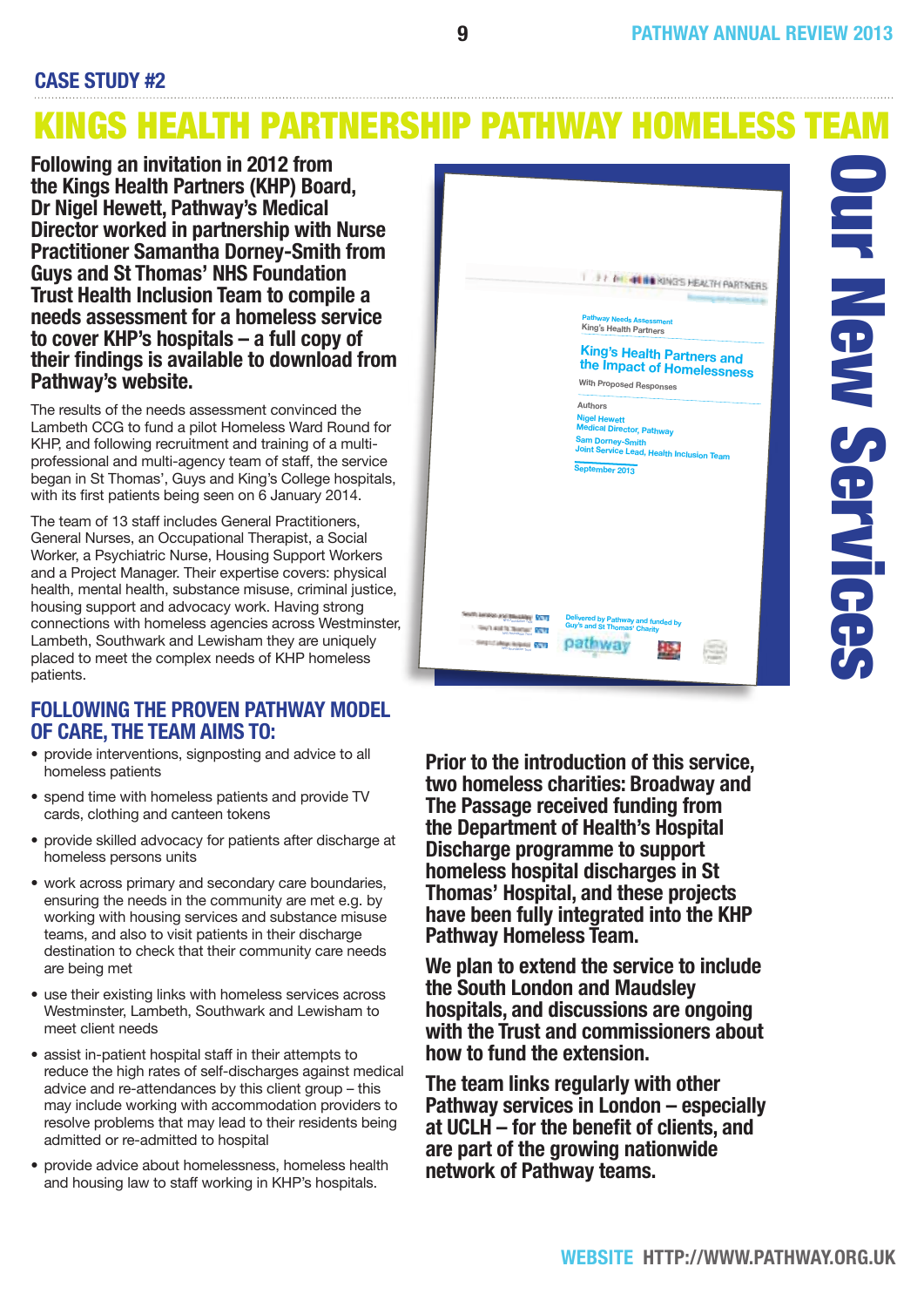## Faculty for Homeless and Inclusion Health

**This Faculty is the first independent, multi-disciplinary body focussed on the health care of homeless and other multiply excluded people. Its primary purpose is to reaffirm the fundamental rights of homeless and other excluded people to be treated with dignity, compassion and respect.**

By crossing professional and organisational boundaries the Faculty is able to focus on what the patient wants and needs, and shape care around him or her.

Through this approach, the Faculty is able to develop standards of care for the most vulnerable wherever and however they need it, whether that is in the community, in specialist care such as mental health services or in emergency medical care. To ensure that no aspect of care or experience is overlooked, people with lived experience of homelessness are essential members of this Faculty.

There are more than 180 clinicians and people with experience of homelessness in the Faculty, and the membership includes bicycle paramedics, dentists, podiatrists, and specialist nurses, doctors and professors. Pathway's staff manage the Faculty and Professor Aidan Halligan is its Chair. Quarterly meetings of the

Pathway constantly looks at ways to help improve homeless people's access to healthcare through mainstream provision. And as part of this we never forget to involve the people who are at the heart of our service – the homeless patient.

Research shows that when service users feel more in control of their own care and become involved in how that care is delivered then their all round general health will show signs of improvement. So, we never under-estimate how important it is to listen to, and involve, service users in designing and developing our services.

The main tools we use are questionnaires and focus groups. Stan Burridge, Pathway's Research Lead on Service User Involvement, has personal experience of homelessness, and leads Pathway's work with service users.

Stan builds service user groups specific to the project or organisation with whom he is working – and each group will include service users from the local area. By making these contacts and building relationships with individuals, he is able to draw on a large pool of service users and

Faculty have been held in London, and additional meetings are now being held in the north and south of England.

The Faculty's first international homeless health conference: 'Improving the health of the poorest fastest' was held to great acclaim on 27 and 28 February 2013, with around 180 delegates attending the two days. The keynote speech was delivered by the then Junior Health Minister, Anna Soubry MP who spoke with passion about the priority that she attached to the health of the poorest. Many renowned experts in a variety of associated fields spoke from the platform and led workshop sessions and these included speakers from USA, Ireland, and the Netherlands as well as the UK. The conference included a group of service users who attended the whole conference and who were able to feedback their thoughts and experience from the platform on the second day of the conference.



During the year, the Faculty has worked to revise the Standards for Health Services for Homeless People, and the second revised version was published in February 2014 and includes standards for services for vulnerable migrants, gipsies and travellers.

The Faculty has now begun development work on:

- peer-led approaches to review and evaluate the implementation of its standards including work to identify relevant learning for policy-makers and service providers
- a new multidisciplinary education programme for health and social care professionals.

More details on Faculty work are available on the Pathway website: www.pathway.org.uk

## The Influence of Service Users

bring together groups who span different localities, and who have a range of different experiences to be part of events such as the Faculty of Homeless and Inclusion Health's conference, and projects such developing the Medical Respite Centre concept.

Our questionnaires are prepared for each project and Stan works with the project manager and key workers to find out what they want to know, and then devises appropriate questions to source answers. He conducts the surveys himself or with the help of other trained volunteers who will also have experience of homelessness. At the end of the surveys, he compiles results into a report with anonymous data. Response rates are particularly high for two reasons: the way the questionnaire is conducted, and because we always offer a small incentive to those who take part. We think offering incentives helps service users understand the importance we place on their views. Similarly, when Stan runs a focus group for Pathway, he involves project managers and key project

staff, where appropriate, as well as service users. Service user involvement in focus groups is always incentivised.

A major piece of research work this year that has involved surveying service users was around access to dentistry. This was funded by the London Housing Foundation, and more details about this project can be found on page 2 of this review.

Pathway has worked with several organisations over the past year to help them develop their service user voice, and this in turn has enabled us to grow our pool of service users who are willing to give their views on and help with our core service development.

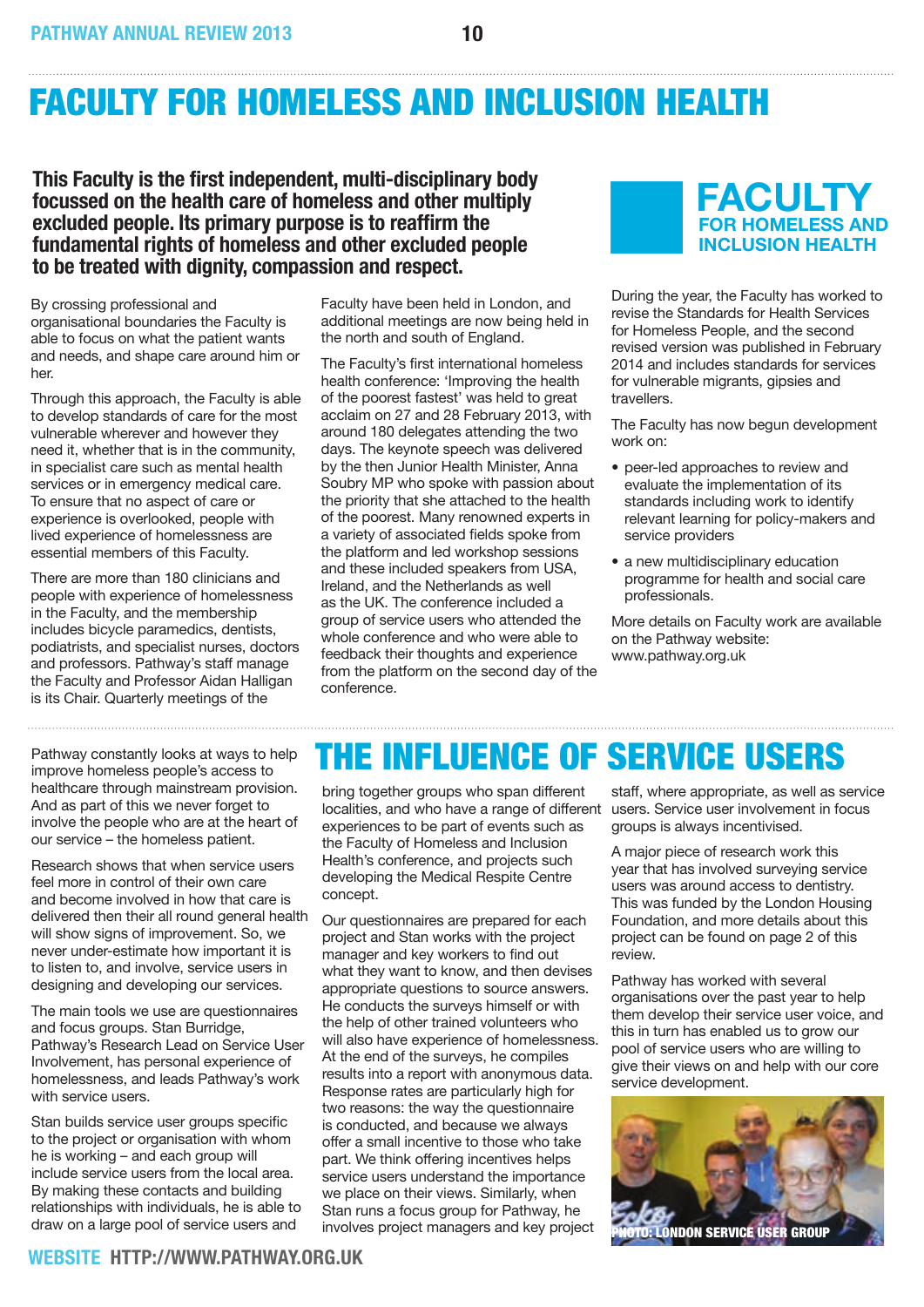### Medical Respite Centre **(CONTINUED from page 1)**

**With additional funds from the Greater London Authority and the Oak Foundation and working in partnership with the UCLH Foundation Trust, work is now well underway to establish a pilot facility in 2014. This could be a forerunner to up to four permanent centres located across London.** 

Based on successful examples in the USA, a respite centre offers short-term rehabilitation and convalescent beds to homeless patients who are coming to the end of their hospital stay but who would clearly benefit from having more time to recover and extra support.

Pathway's Medical Director estimates that between 15%- 25% of patients do not have the best options available to them at discharge to deal with the complexity of their situation. A respite centre is designed to bridge that gap and give teams working with complex, tri-morbid cases more time to plan the best move-on options for the patient.

#### **Respite Centre in Boston was closely studied when developing the pilot:**



The centre will be medically led, operate as a 'psychologically informed environment' and follow the standards defined by the Faculty of Homeless & Inclusion Health. It is hoped this new model of step-down, integrated healthcare will lead to a healthy reduction in extended stays and hospital readmissions for homeless people.

#### **For the past couple of years, Pathway has beenworking hard behindthe scenes to bring the Medical Respite Centre idea to life.**

A prospectus of services was published in 2012, which helped to secure the vital grant money needed to kick-start the project. Pathway is now working in partnership with colleagues at UCLH to identify a suitable site for the pilot phase and create the business and operational plans. UCLH will operate the facility; the option of joint operation with another London hospital is also being discussed. Eligible patients will be transferred from UCLH and other participating Trusts to complete their treatment and find them suitable living arrangements for when they leave. The pilot phase is a fantastic opportunity to test out all aspects of the service (from clinical governance to working out how the money flows) and to demonstrate the positive clinical, social and financial outcomes a facility like this can bring.

Learning from this first phase will give an indication to the operator (or operators) of whether an expanded model is viable and the scope for bringing in new Trusts to make use of the centre. It will also help to influence how integrated healthcare for homeless patients can be commissioned, funded and managed in the future.

Pathway and UCLH hope to get some early insight into how this could all work in practice in the hospital's Evergreen Ward. This facility, opened in early January, provides temporary bedspace to alleviate pressure on the main acute wards over the winter months. Homeless patients who fit the admissions' criteria will be transferred to Evergreen to complete the final stage of their treatment, very much mirroring the intended model for the medical respite centre.

In the meantime, keep an eye on Pathway's website for further news on the development of this exciting new facility. http://www.pathway.org.uk

#### **process flow for respite centre**



#### **Medical Centres Cross-London Plan:**

**= Overlapping areas of provision**